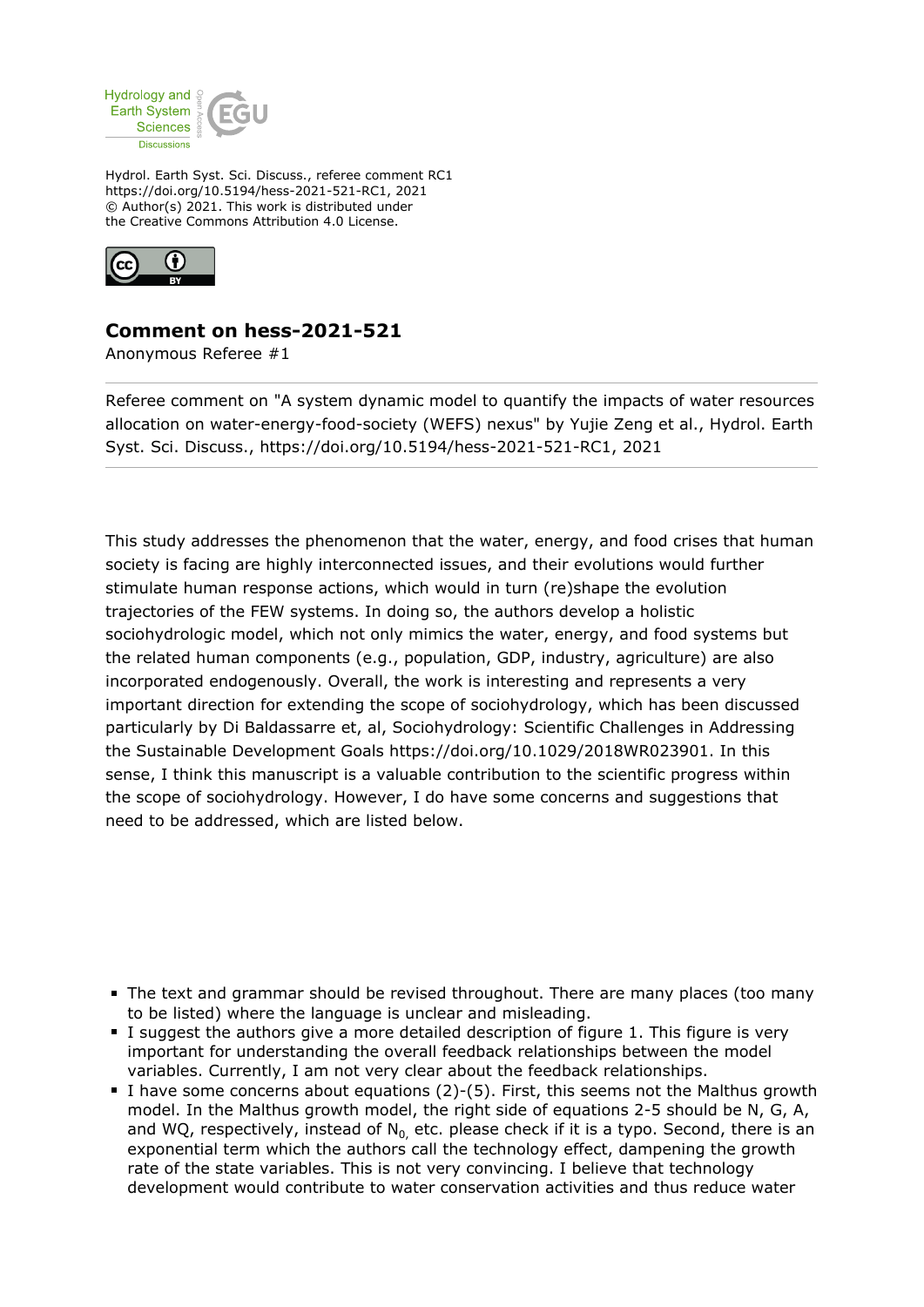use quota, but I do not understand why it would have a negative effect on GDP, population and crop area, this is somewhat counter-intuitive. Third, equation (5). Why is there a negative sign in front of WQ? From table 2,  $r_{\text{cwu}}$  is already a negative value (i.e., -0.02). If you intend to indicate that the water use quota is decreasing over time, one negative sign needs to be removed. In addition, in this case, the exponential term would dampen the decreasing rate of water use quota. This might not be reasonable, because technology development is always supposed to accelerate the decreasing of water use quota instead of dampening it. Fourth, there is a term representing the effect of GDP on water use quota in equation (5). I assume the rationale is that GDP development would prompt the advancement of water-saving technology. But the effect of technology has already been considered by the exponential term. I think perhaps the equation (5) is over-complex. Fifth, line 155, the authors claim that this study considers municipal and rural water consumption, industrial water consumption and agricultural water consumption, so I think there should be a distinction of water use quota for each of these types of water use. However, there seems no distinction between the different types of water use in equation (5).

- The description of the water resources allocation in section 2.1.2 is too simple. I cannot understand the rationale behind equations 6 and 7. Especially, reservoir operation is an important focus of this study, I suggest the authors give some more detailed descriptions of the water resources allocation processes. Currently, it is difficult to see how the water shortage rate is calculated in equation 7.
- Equation 8 has the same problem as equation 5, please see comment  $(3)$ .
- I am a bit confused about how energy consumption is defined in this study. In equation 9, energy consumption is calculated by multiplying water supply by energy use quota, so I assume that energy use quota is defined as the energy demand for supplying per unit of water. In this case, energy consumption in this study means the energy consumed by the water supply sectors only. However, in line 319, the authors introduce the energy consumption by the steel and petrochemical sectors. I think more clarifications are needed. In addition, would the situation of energy shortage have a negative effect on water supply? There is no energy considered in equations 2-7.
- Equation 11. Similar to comment (3), technology development is supposed to benefit crop yield, but the exponential term here is dampening the crop yield.
- Environmental awareness put forward by van Emmerik et al. is intended to capture human sensitivity to environmental deterioration. In this study, the authors quantify environmental awareness by water shortage, food shortage and energy shortage (i.e., equation 14). I feel food shortage and energy shortage are more like social problems rather than environmental problems. It might be better if the authors change a name for this variable.
- Equation 18, 19 and 20 should be piecewise equations. I.e., when E is smaller than Ecrit, f(E) should be zero.
- Equation 21-23. If GDP would have an effect on water, food and energy systems, I think it might be more reasonable to use the magnitude of GDP instead of its changing rate.
- Section 3. Human response to the issues of water, food and energy shortages is an important aspect of the model. I suggest the authors give some observable evidences to show human adaptive response towards the mismatch between demand for and availability of water resources. for example any policy?
- A more detailed description of figure 3 is needed.
- Table 2. These are parameters and they may need to be listed in table 3. In table 2, the authors may need to show the initial conditions of the state variables, i.e., population, GDP, crop area, etc.
- Table 2 and 3 are too simple. At least the authors need to give a brief description of these parameters, as it is in table 5.
- There are only ten years data (i.e., 2010-2019, in yearly time step), but there are 35 parameters that need to be calibrated, which means this is a very complicated overparameterized model. I guess most of the parameters are insensitive. Perhaps an